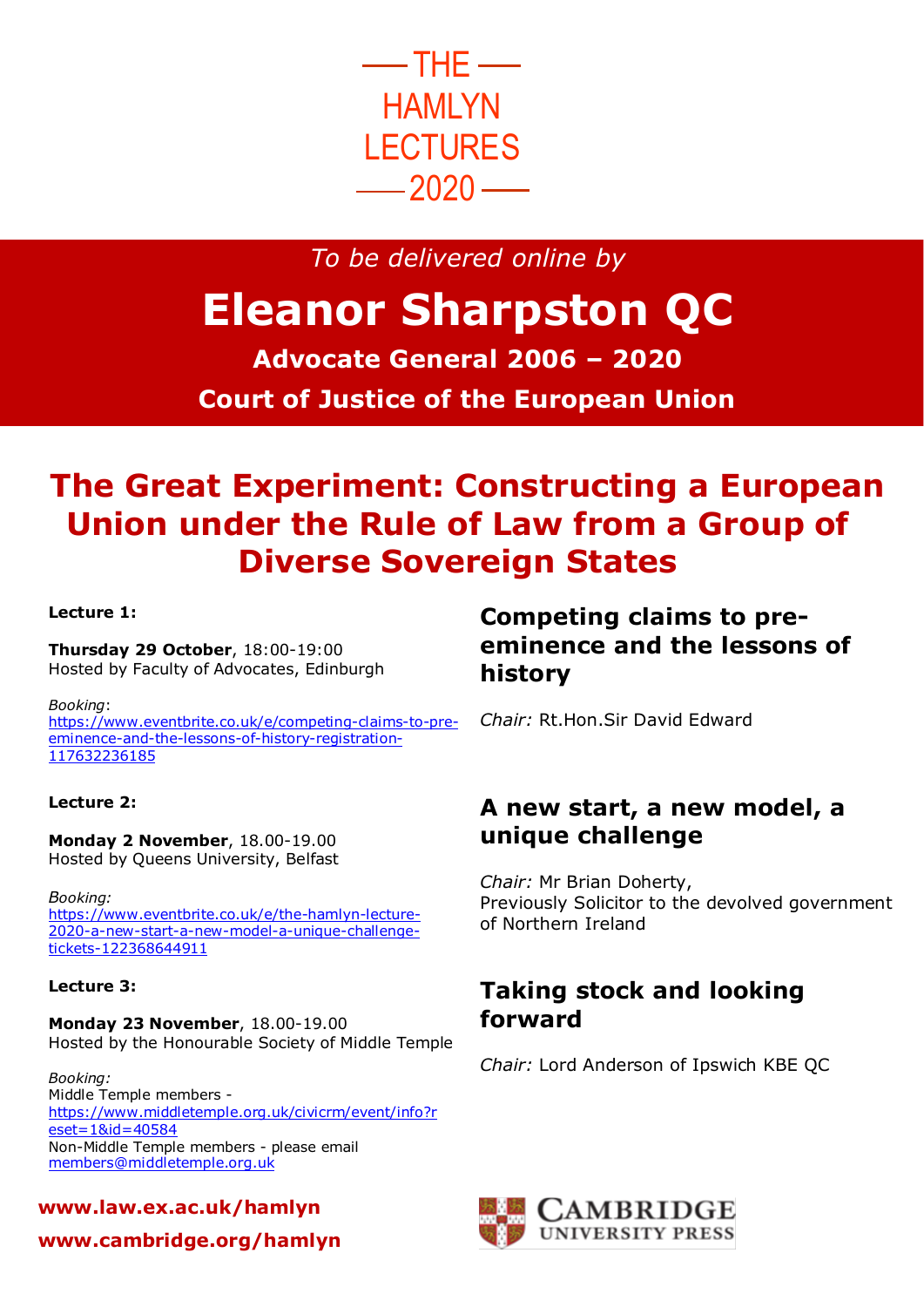### **The Great Experiment: Constructing a European Union under the Rule of Law from a Group of Diverse Sovereign States**

### **Synopsis**

### **Lecture 1: Competing claims to pre-eminence and the lessons of history**

Over the centuries, European history has shown a great tendency to repeat itself. At different times, different powers have emerged and enjoyed regional (or wider) pre-eminence. From classical times onwards, trade has followed the flag. Law – or at least the influence of a particular legal system – has followed in their wake, imposed sometimes by consent, often by force. However, the impact of 'new' law is not uniform. The law of commercial relations is usually dictated by commercial power, whereas odd corners of private law or land tenure may cling stubbornly and successfully to previous socio-legal patterns and thinking. As a result, by the early 20<sup>th</sup> century the Europe of the nation states had become a patchwork quilt of different legal systems.

Individual systems have their strengths and their blind spots. Sometimes, they merely represent different ways of getting to approximately the same place. Does it really matter whether you must have 'consideration' (even if it is merely token) for a valid contract to come into existence, rather than needing to adhere to a particular set of formalities laid down in a code? The influence of any particular system has waxed and waned with the power exerted by its sponsor. Imitation of others' good ideas has always had its part to play. At the same time, preeminence begets rivalry as well as emulation. Alongside struggles for self-determination and independence, contention for economic dominance readily morphed into open conflict. The Great War, for all its carnage, failed to be 'the war to end wars'. It was instead followed by severe economic depression that spawned more nationalism and isolation. Civilised nations with apparently well-developed legal systems proved vulnerable to toxic populism and totalitarianism and were unable to check gross violations of the most basic rights. World War Two left the continent of Europe shattered and in ruins. The rebuilding project did not merely require bricks and mortar. It called for a new vision of how to run economies and bring together legal systems so as to promote prosperity and safeguard fundamental rights.

#### **Lecture 2: A new start, a new model, a unique challenge**

The founding fathers of the new Europe were idealistic pragmatists. They began by putting coal and steel – the sinews of war – under joint control (thus making future conflict much more difficult) and concentrating on an economic common market with a common external tariff and support for agriculture. Very early on, seminal legal choices were made about the nature, role and authority of the new shared legal system – a system that had somehow to 'dock' with the individual disparate national legal systems of the constituent Member States. The doctrines of primacy, supremacy and direct effect, the principle of effectiveness ('effet utile') and the parameters of the system of remedies – all 'created' by the ECJ, but built on drafting endorsed by the Member States as the masters of the Treaties ('die Herren der Verträge') – have played an enormous part in shaping a union of states that is, necessarily and intentionally, radically different from a loose economic confederation linked by a standard international law treaty. The creation of the Area of Freedom, Security and Justice (the 'AFSJ'), whilst essential, has introduced EU norms into parts of law – immigration law and asylum, police and judicial cooperation, criminal law, even family law – that are much more sensitive and closer to cherished concepts of the State's imperium than laying down uniform standards for widgets.

As the project evolved from the European Economic Community to the European Community and then the European Union, it grew in membership, in diversity and in scope. That in turn posed an immense technical and intellectual challenge for the project's legal system: EU law. To what extent can it (should it?) adjust, now that there are not six but 27 different national traditions and legal systems to be borne in mind? How should EU law